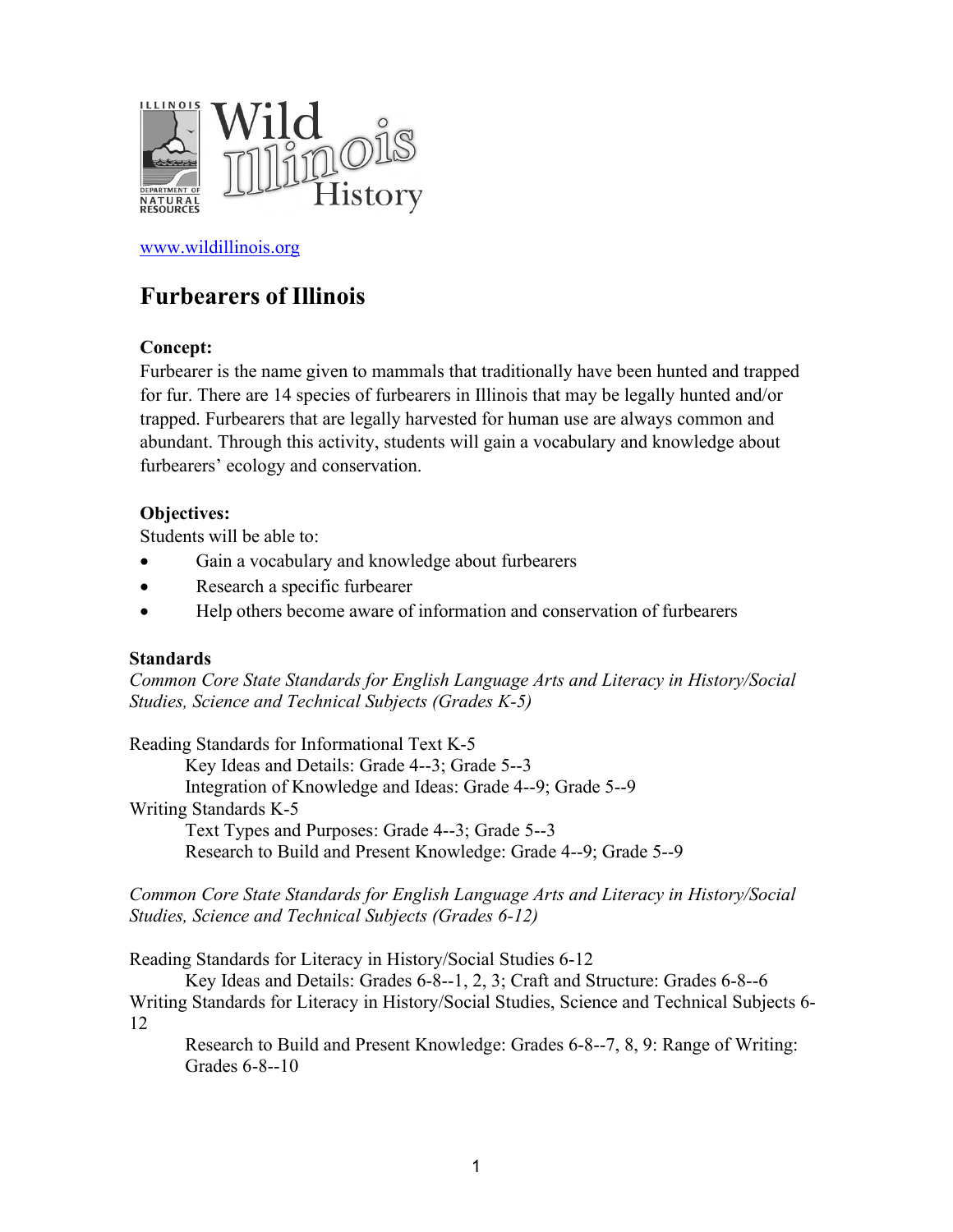### **Materials:**

- Access to computer and Internet
- Poster board and art materials
- Illinois Furbearer Guide: [https://www2.illinois.gov/dnr/conservation/wildlife/](https://www2.illinois.gov/dnr/conservation/wildlife/Pages/IllinoisFurbearersGuide.aspx) [Pages/IllinoisFurbearersGuide.aspx](https://www2.illinois.gov/dnr/conservation/wildlife/Pages/IllinoisFurbearersGuide.aspx)

#### **Space:** Classroom

### **Key Points:**

- Illinois is rich in resources and important habitats for animals and plants. Different parts of the state with their different habitats – support different types of furbearers.
- Habitat destruction poses the greatest threat to our native plants and animals.
- Trapping once helped deplete many furbearer populations, but modern conservation efforts have helped furbearer species return to healthy populations.

### **Educator's Background:**

Furbearer is the name given to mammals that traditionally have been hunted and trapped primarily for fur. There are 14 species of furbearers in Illinois that may be legally hunted and/or trapped.

Furbearers that are legally harvested for human use are *always* common and abundant.

Not all kinds of furbearers are hunted and trapped in every state. Furbearers plentiful in one state might be scarce in another due to habitat losses or other reasons.

In Illinois, furbearer species that may be hunted and or trapped include: badgers, beavers, coyote, gray fox, least weasel, long-tailed weasel, mink, muskrat, raccoon, opossum, red fox, skunk, bobcat, and North American river otter.

Furbearers are a diverse group, including both carnivores (meat eating predators) and rodents (gnawing mammals). Most are adaptable species ranging over large geographic areas. A few animals that are normally hunted or trapped primarily for their meat or to reduce agricultural or property damage may also be considered furbearers if their skins are marketed.

Most furbearers possess two layers of fur: a dense, soft *underfur* that provides insulation and water-repellent qualities; and an outer layer of longer, glossy *guardhairs* that grow through the underfur, protecting it from matting and abrasion. A fur is said to be prime when the guardhairs are at their maximum length and the underfur is at its maximum thickness. Fur generally becomes prime in midwinter when the coat is fresh and fully grown; the timing for primeness may vary somewhat depending on species, location (latitude) and elevation.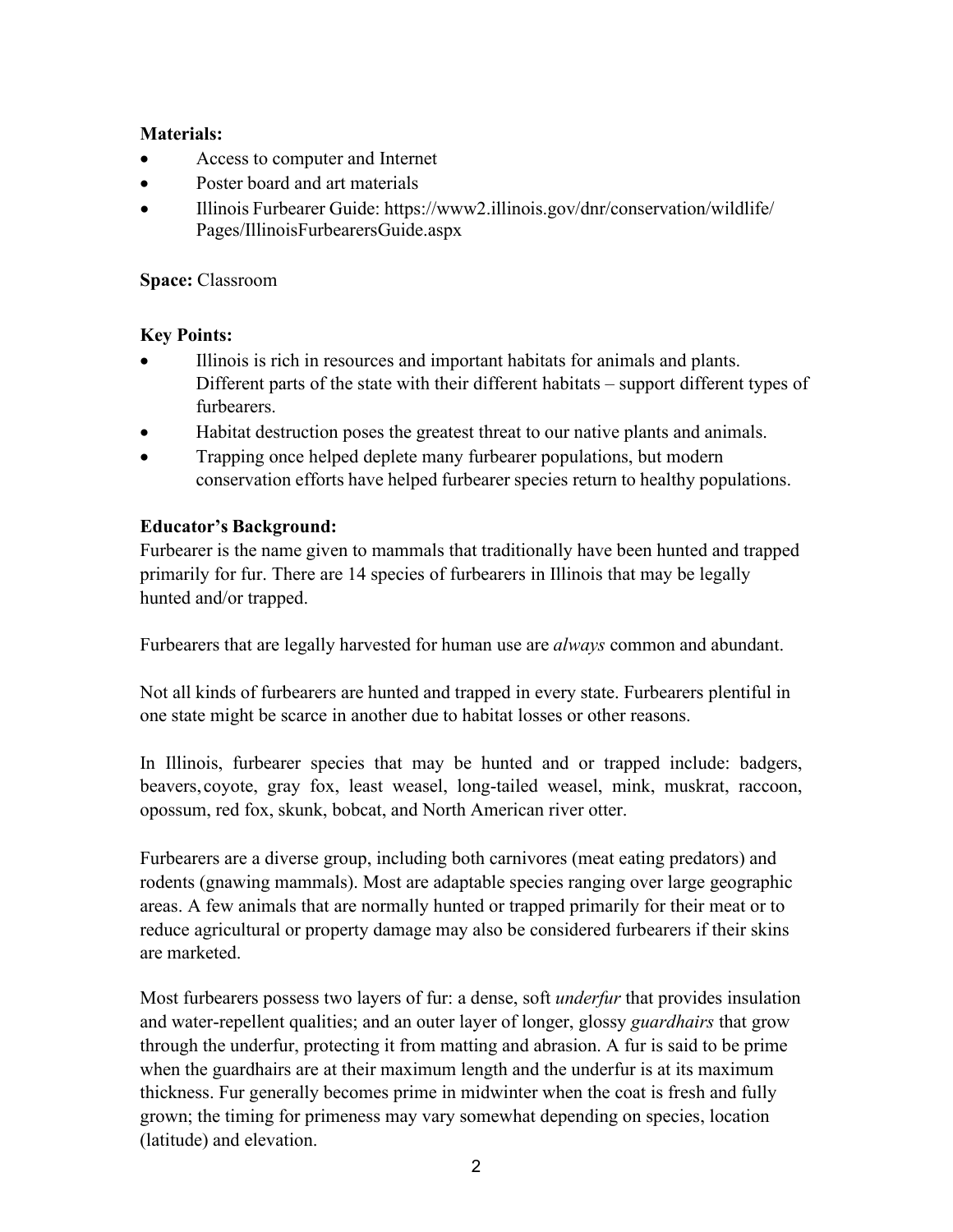Furs are generally tanned, trimmed and sewn into garments, rugs, blankets and ornaments, and sometimes dyed in a variety of colors and patterns. Furs are also used in fishing lures, fine brushes and other products. Some furs are shaved, and the hair processed into felt for hats and other garments.

Fur is a renewable resource (naturally replenished), a product of long traditional use, valued by many for its beauty, durability, insulative and natural qualities. Fur is only one of many values that people ascribe to furbearers. People have continuously used furbearers in North America for clothing, food and religious ceremonies for the past 11,000 years.

Fur resources had a greater influence on European settlement and exploration of the continent than any other factor. Many cities and towns were founded as fur trading centers where Europeans bartered with Native Americans for furs.

For information on individual furbearer species in Illinois, go to: <https://www2.illinois.gov/dnr/conservation/wildlife/Pages/IllinoisFurbearersGuide.aspx>

You can also find more information about wild mammals and Illinois biodiversity at these sites from the Division of Education

<https://www2.illinois.gov/dnr/education/Pages/WildAboutMammalsFurbearers.aspx>

<https://www2.illinois.gov/dnr/education/Pages/Biodiversity-of-Illinois.aspx>

#### **Procedure:**

The class should divide into 14 groups. Each group will select or be assigned an Illinois furbearer to research. They will give a presentation on that furbearer to the rest of the class. They can prepare posters or develop other multi-media presentations.

#### **Background questions for student groups when researching their furbearer:**

- 1. What is the animal like physically? How is it adapted to the environment in which it lives?
- 2. Where does the animal live in Illinois? What is its habitat like? You might draw a map of where it lives in Illinois or sketch a picture showing its likely habitat. Can the animal live in areas that are urban, suburban and/or rural? What challenges does the animals and people face living close to each other?
- 3. What are the animal's habits? What are some fascinating components of how it lives, hunts, reproduces, or makes a home or shelter?
- 4. What does it eat? How does it gather food? Is it an omnivore, herbivore, or carnivore?
- 5. What is the history of the animal in Illinois? What challenges has the animal faced in Illinois' history? What is the status of the animal now? How have people helped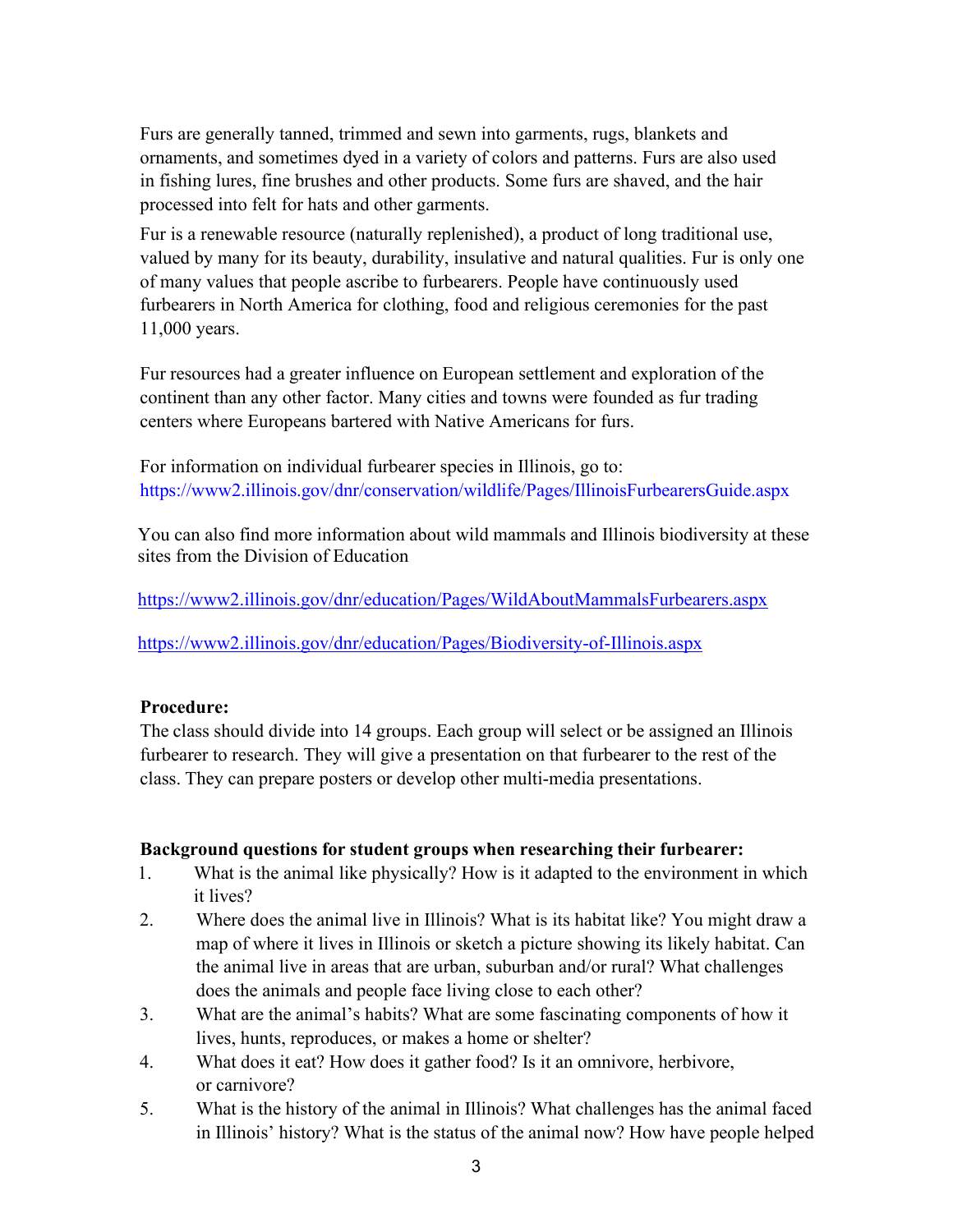or caused problems for the animal's population? What factors have led to numbers rising or falling over time? What is the biggest challenge that the animal faces now? How can people in Illinois help this animal? (Think education, conservation, funding.)

- 6. Can the animal be hunted or trapped? What regulations are in place regarding those activities?
- 7. What conservation organizations or activities exist to help these animals?
- 8. How could you help in the conservation of this animal? What would you recommend that people do to help this animal?

## **Sources of information:**

- Fur Hunting and Trapping in Illinois website: <https://www2.illinois.gov/dnr/hunting/Pages/Furbearers.aspx>
- For description of Illinois furbearers:
	- o [https://www2.illinois.gov/dnr/conservation/wildlife/Pages/](https://www2.illinois.gov/dnr/conservation/wildlife/Pages/%20IllinoisFurbearersGuide.aspx) [IllinoisFurbearersGuide.aspx](https://www2.illinois.gov/dnr/conservation/wildlife/Pages/%20IllinoisFurbearersGuide.aspx)
	- o [https://www2.illinois.gov/dnr/education/Pages/](https://www2.illinois.gov/dnr/education/Pages/%20WildAboutMammalsFurbearers.aspx) [WildAboutMammalsFurbearers.aspx](https://www2.illinois.gov/dnr/education/Pages/%20WildAboutMammalsFurbearers.aspx)
	- o [https://www2.illinois.gov/dnr/education/Pages/Biodiversity-of-](https://www2.illinois.gov/dnr/education/Pages/Biodiversity-of-%20Illinois.aspx)[Illinois.aspx](https://www2.illinois.gov/dnr/education/Pages/Biodiversity-of-%20Illinois.aspx)
- Fur Hunting and Trapping Regulations: <https://www2.illinois.gov/dnr/hunting/Documents/HuntTrapDigest.pdf>
- Fur Hunting and Trapping in Illinois/ Related Links: <https://www2.illinois.gov/dnr/hunting/Pages/Furbearers.aspx>
- Fur Hunting and Trapping in Illinois/ Publications: <https://dnr2.illinois.gov/teachkids/>
- For another historical perspective on trappers and the fur trade, go to: <https://www.montanatrappers.org/history/fur-trade.htm>